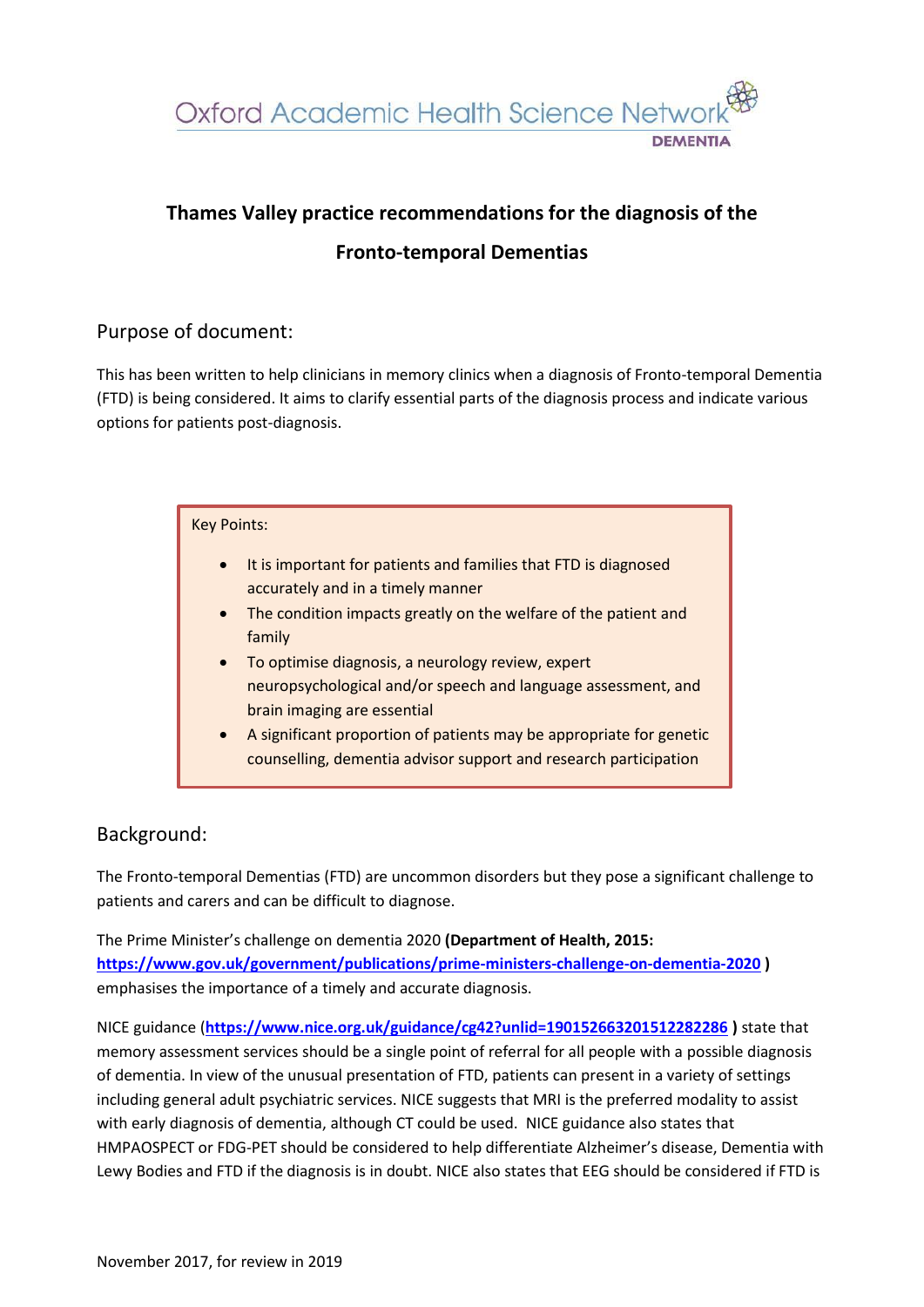suspected and recommends Lund-Manchester (1994) and NINDS Criteria for FTD , although both of these recommendations are now probably outdated.

# What are the FTDs?

For the purpose of this document we have used International Consensus Criteria for behavioural variant (bvFTD) and expert consensus for primary progressive aphasia (PPA) which is currently best described as three subtypes:

There are possible and probable behavioural variant FTD (FTDC) criteria (**[ref1\)](#page-7-0)**  [http://www.ncbi.nlm.nih.gov/pubmed/?term=K+Rascovsky+et+al+%2CBrain+2011%3A+134%3B+2456-](http://www.ncbi.nlm.nih.gov/pubmed/?term=K+Rascovsky+et+al+%2CBrain+2011%3A+134%3B+2456-2477) [2477](http://www.ncbi.nlm.nih.gov/pubmed/?term=K+Rascovsky+et+al+%2CBrain+2011%3A+134%3B+2456-2477)

There are also criteria for three subtypes of primary progressive aphasia, but this is likely to be revisited as more evidence emerges (**[ref 2](#page-7-1)**) The three main subtypes are Progressive non-fluent aphasia (PNFA) in which patients have deficits of speech sound production and grammar; logopenic variant PPA (LP) in which patients have slowed speech but few speech errors; and semantic dementia (SD).

Correct diagnosis of subtype has implications for not only prognosis, but also pathology (**[ref 3](#page-7-2)**) <https://www.ncbi.nlm.nih.gov/pmc/articles/PMC3059138/>

With regards to the genetic defects that have been found, repeat expansion in the C9orf72 gene, defects in the GRN and MAPT genes are also associated fronto-temporal dementia[. #genes](#page-7-3) **[\(ref 4\)](#page-7-3)**

This paper aims to pull together information about variation in practice in the Thames Valley, including Milton Keynes and to suggest guidance based on consensus agreement about good practice where evidence is unclear. There has previously been uncertainty about what constitutes best practice with regard to diagnosing and initial management of patients with FTD.

There have been two meetings aiming to bring together professionals from the counties that make up the Thames Valley. The group represented psychology, psychiatry and neurology.

In order to gather information about local variations in practice a survey monkey questionnaire was sent out across the AHSN area. The information gathered has been used to inform this guidance and to highlight areas that are under-resourced in some localities.

A range of basic bedside tests which are useful in differentiating FTD from other dementias have been included in the appendix to facilitate use in memory clinics.

# Thames Valley FTD practice survey

There were 31 responses to an electronic survey of memory clinic clinicians across the Thames Valley in March 2016 (responses as follows: 4 from Milton Keynes, 3 from Buckinghamshire, 9 from Berkshire, 14 from Oxfordshire).

A wide range of clinical staff responded including 5 psychologists, 13 psychiatrists, and 11 other memory clinic clinicians.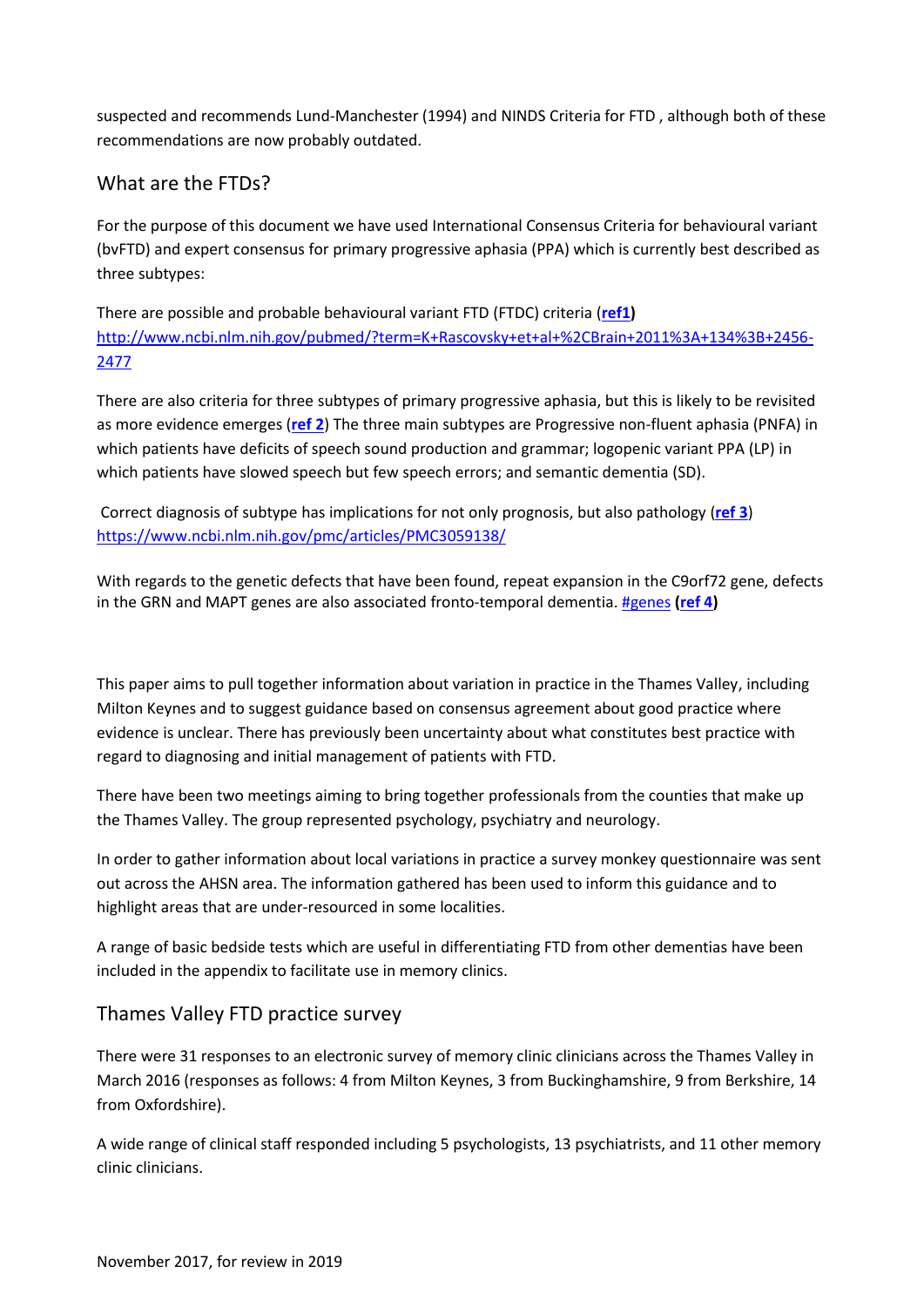Several themes emerged and the most prominent was the range of access to sophisticated scanning, skilled neuroradiology reports, and speech and language therapy. There was scope to increase confidence in skills amongst some memory clinic clinicians with regard to specialist neuropsychological testing and discussion of complex cases with specialist neurologists.

50% did not have access to scan interpretation by specialist neuro-radiologists. 30% never used EEGs, 50% never used EMGs. In some areas CT scans were carried out despite requests for MRIs. 21% of respondents always organised a neurology review and 39% sometimes did. Only 14% had specialist neuropsychologists in their own clinic and free comments included the wish to have access to other executive and language tests.

There was a range of screening tests used, 78% used the MOCA, 39% used the ACE, 30 used an MMSE and 40% also used a carer rated Frontal Behavioural Scale.

Use of speech and language therapists was variable, 50% never used them for diagnosis and only 42% ever used them for rehabilitation work.

When asked who usually makes the diagnosis, 13 responded old age psychiatrists and 10 neurologists in this sample.

Apparently regarding genetic testing practice, 10% refer via neurology, 42% directly to clinical genetics and 47% do not refer at all.

This survey shows some discrepancies in practice and this guidance aims to help reduce unnecessary variation and improve best practice.

## Memory Clinic Pathway strategy for FTD:

There is often a significant delay between onset of symptoms and diagnosis for people with FTD because their symptoms do not fit the prototypic amnestic picture of dementia expected by the general public and many generalist clinicians. Accurate diagnosis of FTD in the early stages will usually require not only an interview with the client, collateral evidence and scan data, but also onwards referral for neuropsychology, and/or specialist speech and language assessment if available/appropriate and neurological screening to exclude conditions such as MND.

When a possible case reaches specialist Memory Clinics, the goal should therefore be to determine the index of suspicion in favour of false positives and further specialist assessment, rather than the incorrect exclusion (or indeed diagnosis) of FTD and no further assessment. MRIs, neuropsychological assessment and neurological assessment not only provide data for accurate diagnosis, but can also provide baseline data for those cases where diagnosis may require follow up over time.

The Thames Valley FTD pathway therefore recommends the following as a basis on which to detect possible FTD cases to refer on for further assessment: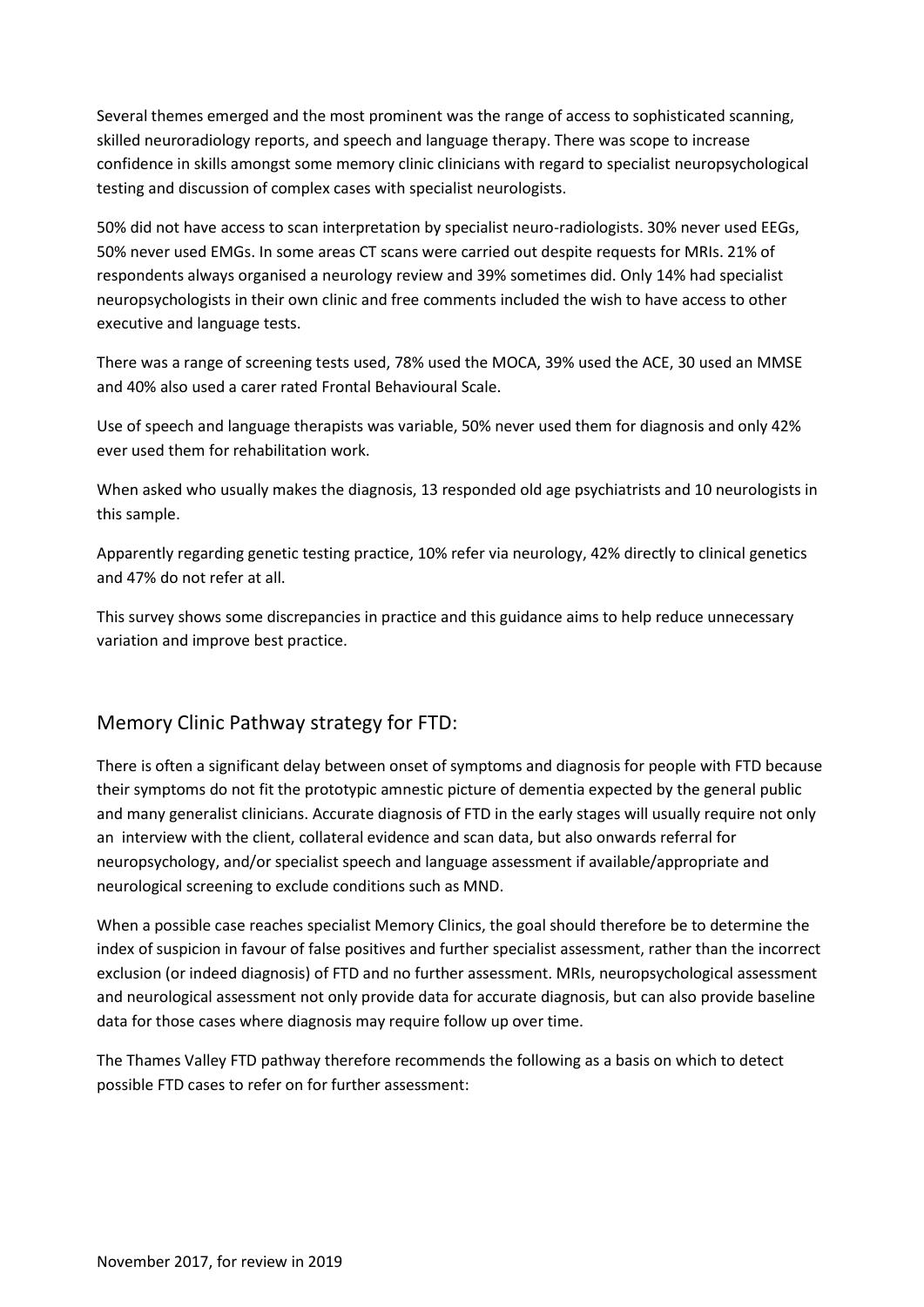# **When to consider FTD diagnosis in Memory Clinic**

- Informant reports personality and behavioural changes
- Often an absence of concern in the patient and little evidence of memory deficits
- Evidence of linguistic changes
- Gradual onset, often over years with no alternative explanation such as head injury
- Young age of onset (often under 65 years)
- Family history of neurodegenerative disorders, especially young onset dementia
- Family history of Motor Neurone Disease
- Physical examination indicative of wasting, muscle fasciculation, increased reflexes, dysarthria, dysphagia, parkinsonism or eye movement abnormalities in the context of behavioural/language changes

| Summary of useful bedside tests when FTD is suspected |                          |             |              |                           |                           |         |                    |
|-------------------------------------------------------|--------------------------|-------------|--------------|---------------------------|---------------------------|---------|--------------------|
|                                                       | Addenbrookes             | Montreal    | Frontal      | Frontal                   | Cognitive                 | Complex | <b>Mini Mental</b> |
|                                                       | Cognitive                | Cognitive   | assessment   | behavioural               | estimates                 | picture | <b>State</b>       |
|                                                       | <b>Examination third</b> | Assessment  | battery      | scale(for                 |                           |         | Examination        |
|                                                       | version                  | <b>MOCA</b> |              | informant use)            |                           |         | (MMSE)             |
| bvFTD                                                 | $\checkmark$             |             |              |                           |                           |         | X                  |
| <b>PNFA</b>                                           | $\checkmark$             |             | $\mathsf{x}$ | $\boldsymbol{\mathsf{x}}$ | X                         |         | X                  |
| <b>LP</b>                                             |                          |             | $\mathsf{x}$ | X                         | $\boldsymbol{\mathsf{x}}$ |         | X                  |
| SD                                                    |                          | X           | X            | X                         |                           |         | X                  |
|                                                       |                          |             |              |                           |                           |         |                    |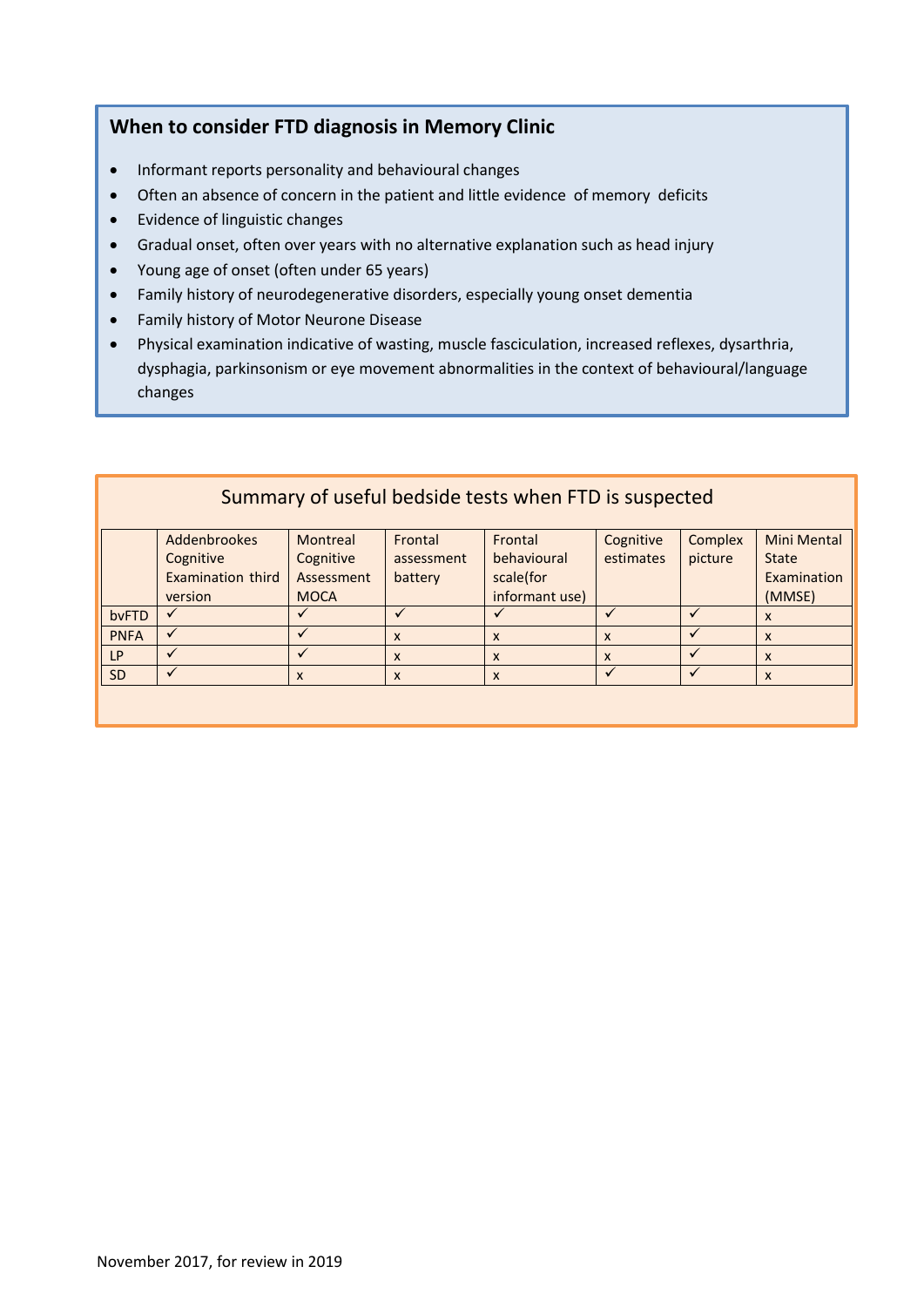### **Initial CORE bedside tests :**

- Addenbrookes Cognitive Examination third version (ACE III) **[#tips](#page-13-0)**
- Montreal Cognitive Assessment (MOCA)

**MOCA or ACE III :** Either of these should be used as standard screening assessments with all patients in Memory Clinic instead of the MMSE because they are copyright free and assess a broader range of domains. Their capacity to assess executive function is particularly important with FTD. If there is only time for one, the ACE III may be preferable where a linguistic FTD is suspected as it is more comprehensive.

**Addenbrookes Cognitive Examination III (Hodges**) **[\(ref 5\)](#page-7-4)** : This takes about 10-15 minutes and was developed to help differentiate between FTDs and AD. It has a section to screen for nominal aphasia, surface dyslexia for irregularly pronounced words (can be an issue in Semantic Dementia), and agrammatism and comprehension of syntax and grammar.

**MOCA [\(ref 6\)](#page-7-5)**: this takes about 5 minutes to complete. There is a section that detects perseveration, difficulty with sentence repetition and executive dysfunction.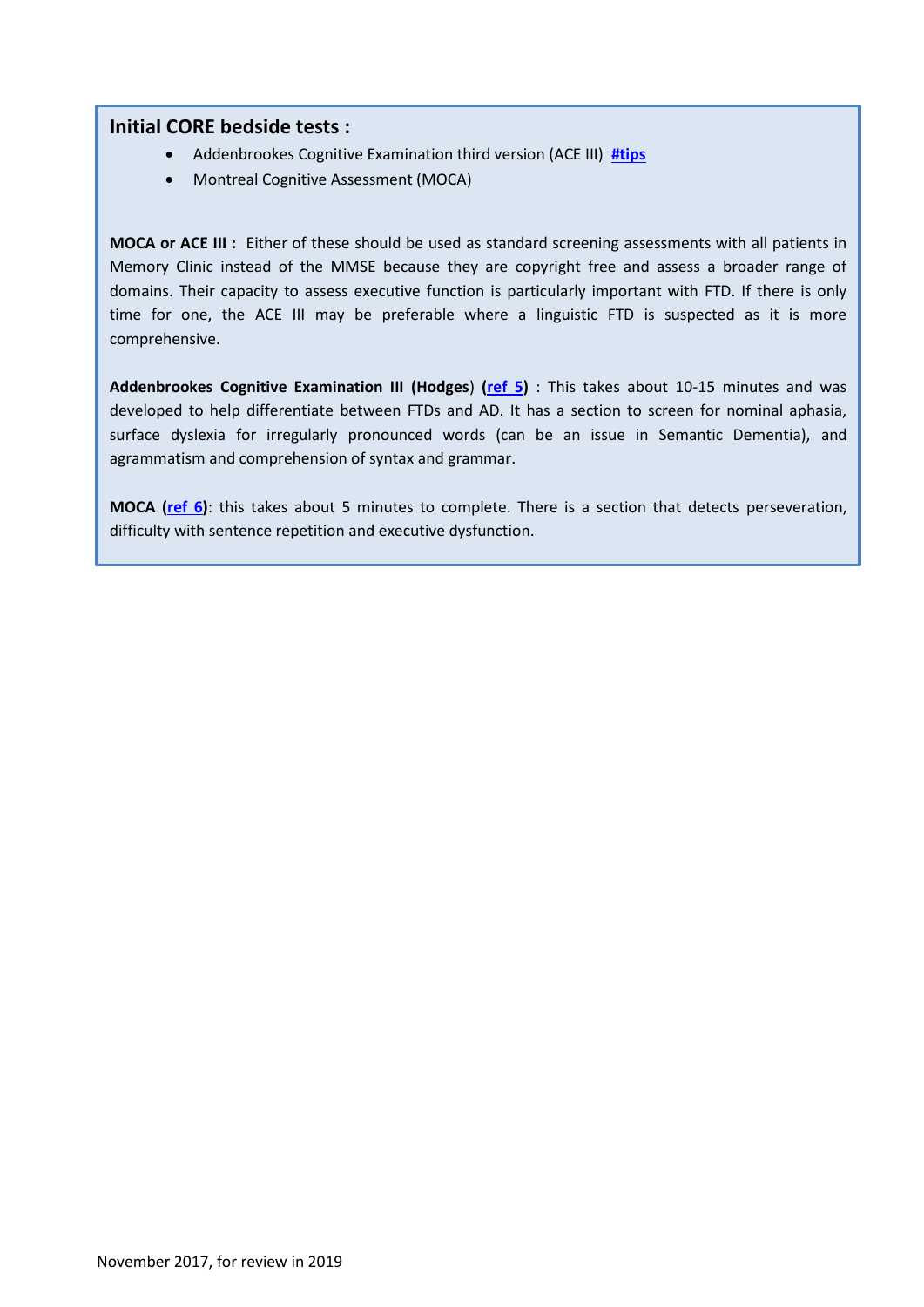# **Additional simple bedside tests (included in the appendices)**

- 1) **Frontal Assessment Battery (FAB) [\(ref 7](#page-7-6) and [ref 8\)](#page-7-7)** [#FAB](#page-9-0) has helpful validated cut off scores. It includes tests of similarities, lexical fluency, motor series (Luria), conflicting instructions, inhibitory control and prehension behaviour. Dysfunction of dorsolateral prefrontal cortex is often picked up by commonly used 'frontal lobe tests' from the Frontal Assessment Battery eg abstraction, response inhibition and set shifting.
- 2) **Cognitive estimates test [\(ref 9\)](#page-7-8)** [#CET](#page-13-0)
- 3) **Simple arithmetic calculation tasks** after checking that they can read and write numbers (usually preserved in SD but lost early in AD and CBD)*(some examples in Appendix 1)*
- 4) Use of a **picture to describe a complex scene** may be helpful to pick up:
	- a. Abnormal rate of speech
	- b. Dysarthria
	- c. Phonological and semantic error
	- d. Word finding pauses
	- e. Grammatical errors

See picture from The Queen's Square Screening Test for Cognitive Deficits (with kind permission from Prof Elizabeth Warrington) *[\(Appendix 2\)](#page-14-0)*

5) **Use of validated brief informant questionnaire** – such as the Fronto-temporal Behavioural Scal[e #FBS](#page-8-0)  **[\(ref 10\)](#page-7-9)**

This is brief with four subdomains relating to difficulties with self-control, physical neglect compared with previous habits, difficulties with mood, signs of loss of interest.

Please note these do not replace the need for expert neuropsychological or

speech and language assessment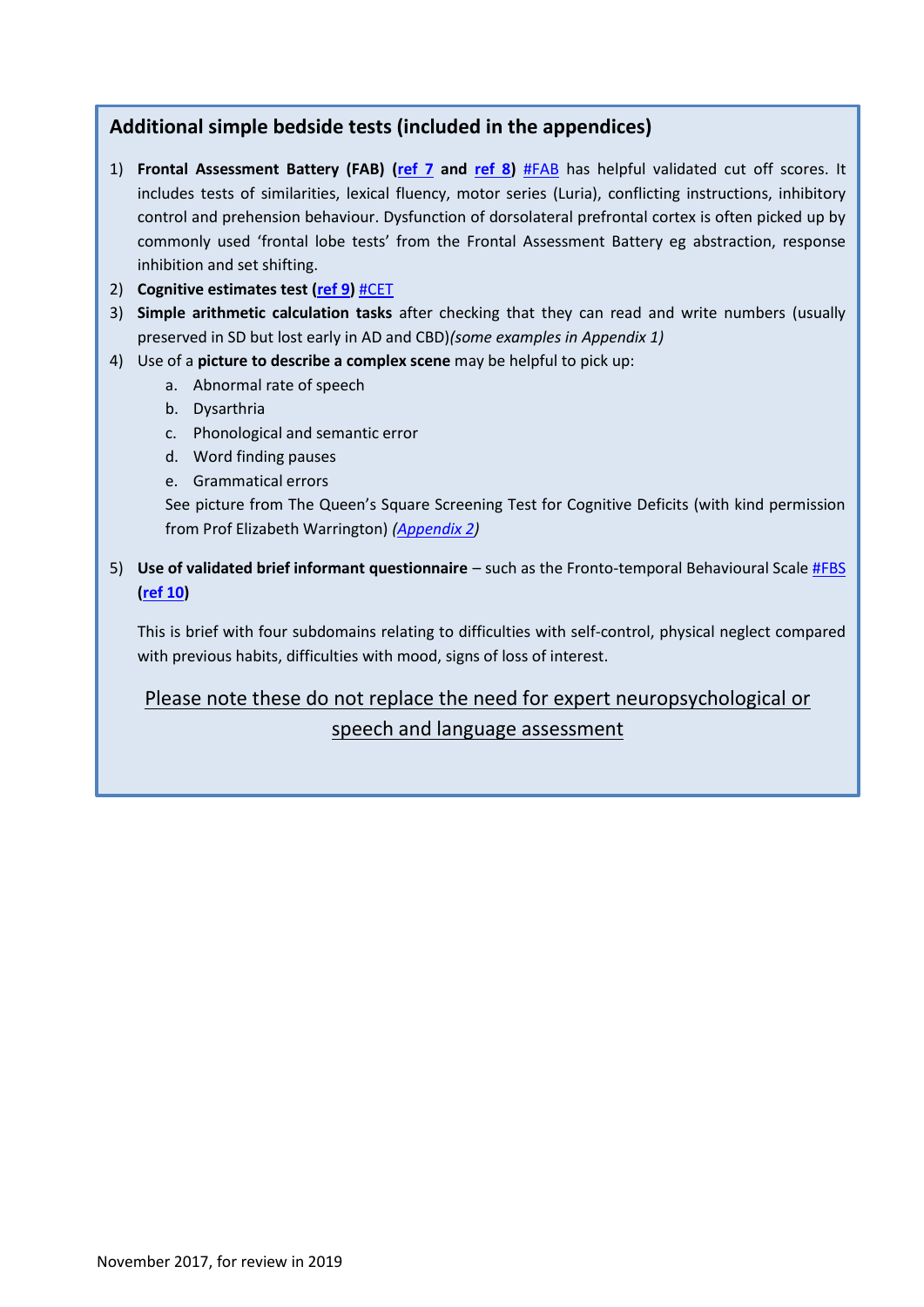# **Actions needed after initial memory clinic assessment:**

- 1. A referral for a neurology opinion
- 2. A referral for in depth neuropsychological testing or speech and language therapist assessment
- 3. A referral for a brain scan, ideally an MRI in the first instance

### **When a diagnosis of FTD is likely please consider the following:**

- 1. Genetic counselling by a specialist neurologist or geneticist
- 2. Discussion about research participation
- 3. A referral to a specialist dementia support service such as the Young Dementia UK or YPWD (Berkshire) if onset before 65 years and local Dementia Advisors if later onset

# **Recommendations for future optimisation of whole Thames Valley pathway:**

- 1. Improved access to detailed scanning such as MRI rather than CT head
- 2. Improved access to specialist neuro-radiology reporting
- 3. Improved access to specialist speech and language therapy for diagnosis and management of FTDs across whole Thames Valley
- 4. Increased networking opportunities across the Thames Valley to upskill with regard to memory clinician skills and specialist neuropsychology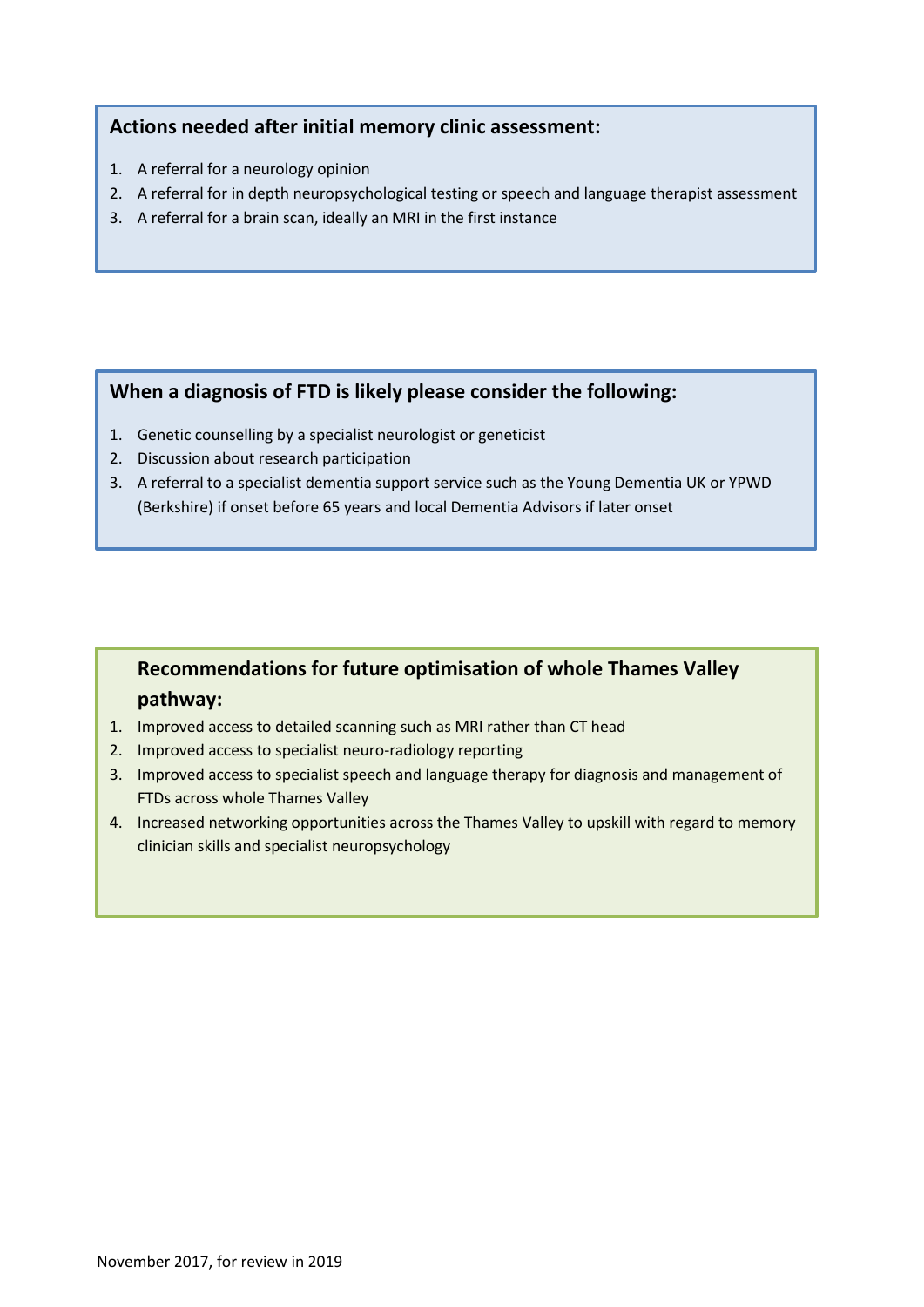# **References**

- <span id="page-7-0"></span>(1) Rascovsky,K et al., Sensitivity of revised diagnostic criteria for the behavioural variant of frontotemporal dementia, Brain 2011: 134; 2456-2477
- <span id="page-7-1"></span>(2) Mesulum, M and Weintraub, S.,Is it time to revisit the classification guidelines for primary progressive aphasia? Neurology 2014;82:1108-1109
- <span id="page-7-2"></span>(3) Gorno-Tempini, ML et al., Classification of primary progressive aphasia and its variants. Neurology 2011; 76: 1006-14
- <span id="page-7-3"></span>(4) Van der Zee, J; Van Broeckhoven, C., "Dementia in 2013: Frontotemporal lobar degeneration – building on breakthroughs". Nature Reviews Neurology 2014. **10** (2): 70–72. doi:10.1038/nrneurol.2013.270. PMID 24394289
- <span id="page-7-4"></span>(5) Elamin M et al., The Utility of the Addenbrooke's Cognitive Examination Version Three in Early-Onset Dementia. Dement Geriatr Cogn Disord 2016;41 (1-2): 9-15
- <span id="page-7-5"></span>(6) Nasreddine ZS et al., The Montreal Cognitive Assessment, MoCA: a brief screening tool for mild cognitive impairment. J Am Geriatr Soc 2005 Apr; 53 (4): 695-9
- <span id="page-7-6"></span>(7) Dubois, B. ; Litvan, I.; The FAB: A frontal assessment battery at bedside. Neurology. 55(11): 1621- 1626, 2000
- <span id="page-7-7"></span>(8) Slachevsky, A; Dubois, B. Frontal Assessment Battery and Differential Diagnosis of Frontotemporal Dementia and Alzheimer Disease. Archives of Neurology. 61(7): 1104-1107, 2004
- <span id="page-7-8"></span>(9) Cognitive estimates test (Shallice and Evans), modified into a 10 item test by John Hodges (in Cognitive Assessment for Clinicians, John R Hodges, second edition,2007)
- <span id="page-7-9"></span>(10) Lebert F et al., Frontotemporal **–**Behavioural Scale (#FBS) Frontotemporal behavioural scale. *Alz Dis Assoc Disorder* 1998;12:335-339
- <span id="page-7-10"></span>(11) Howard D and Patterson K. The Pyramid and Palms Tree Test, Thames Valley Test Company (1992)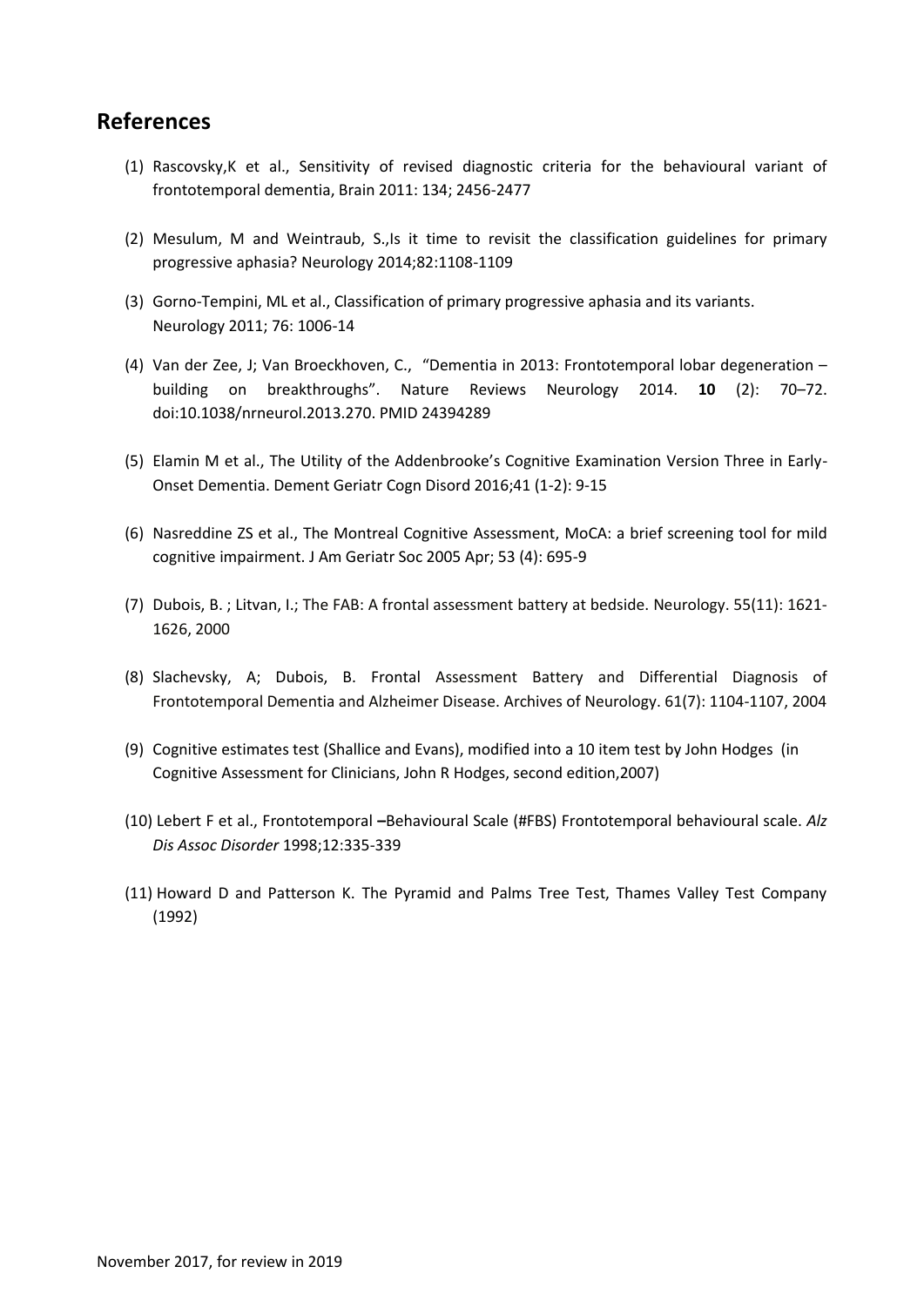# **Appendix 1 – Brief clinic based tests for Fronto-temporal Dementias**

<span id="page-8-0"></span>**FRONTOTEMPORAL BEHAVIOURAL SCALE (FBS) - TOTAL SCORE = .../4**  *For each category score = 1 if at least 1 of the symptoms are present score = 0 if no symptoms are present* 

Lebert F, Pasquier F, Souliez L, Petit H. Frontotemporal behavioural scale. *Alz Dis Assoc Disorder* 1998;12:335-339

### **SURNAME/FIRST NAME : DATE** *:*

### **1 – Difficulties with self-control: score = ../1**

- Have you noticed any changes in your close relation's eating patterns? yes no

- Has he or she developed any new preferences for sugary foods or for certain salty foods? yes no
- Does he or she eat very quickly? yes no
- Does he or she place any non-food items in his/her mouth? yes no
- Has he or she developed a new taste for alcoholic drinks? yes no

- Does he or she ever say anything uncalled-for, out-of-place or dishonest, or does he or she seem less tactful than before? yes no

- Does he or she display any uninhibited behaviour or has he or she ever done things that are normally not done in public? yes no

- Is he or she more easily irritated without good reason? yes no
- Is he or she easy to anger? yes no
- Does he or she ever laugh or cry for no reason, regardless of the context? yes no

- Is he or she continually moving or does he or she have difficulty with staying in the same place for a certain amount of time?

yes no

### **2 – Physical neglect compared with previous habits: score = ../1**

- Has he or she become insensitive to cleanliness and hygiene? Has he or she become indifferent about stains on his/her clothing?

yes no

- Has he or she lost the ability to match his/her clothing? Does he or she neglect washing him/herself if not encouraged to do so?

yes no

### **3 – Difficulties with mood: score = ../1**

- Is he or she happy and smiling, no matter what the situation? yes no 2

- Has he or she become apparently sad in a permanent manner, regardless of the situation? yes no

- Has he or she become indifferent to familiar events, to his/her close relations, to their health and how they are feeling?

yes no

- Does he or she have a tendency to cry easily when faced with an annoyance or when he/she cannot do something? yes no

- or when his/her close relations show him/her any sympathy? yes no
- or when there is someone unusual present ? yes no
- or when he/she listens to music ? yes no

### **4 – Signs of a loss of interest: score = ../1**

- Does he or she have less activities than before? Does he or she need to be stimulated for all activities? yes no

- Does he or she have a tendency to hide in his/her bed when there is no stimulation? yes no

- Does he or she now have fixed ideas? Has he or she become anxious about certain things, for example,

money, food or meal times? Does he or she always ask the same question? yes no

- Does he or she complain repeatedly about a part of his/her body (stomach, head etc.) yes no

- Has he or she become disinterested about his/her environment, local news, fashion? yes no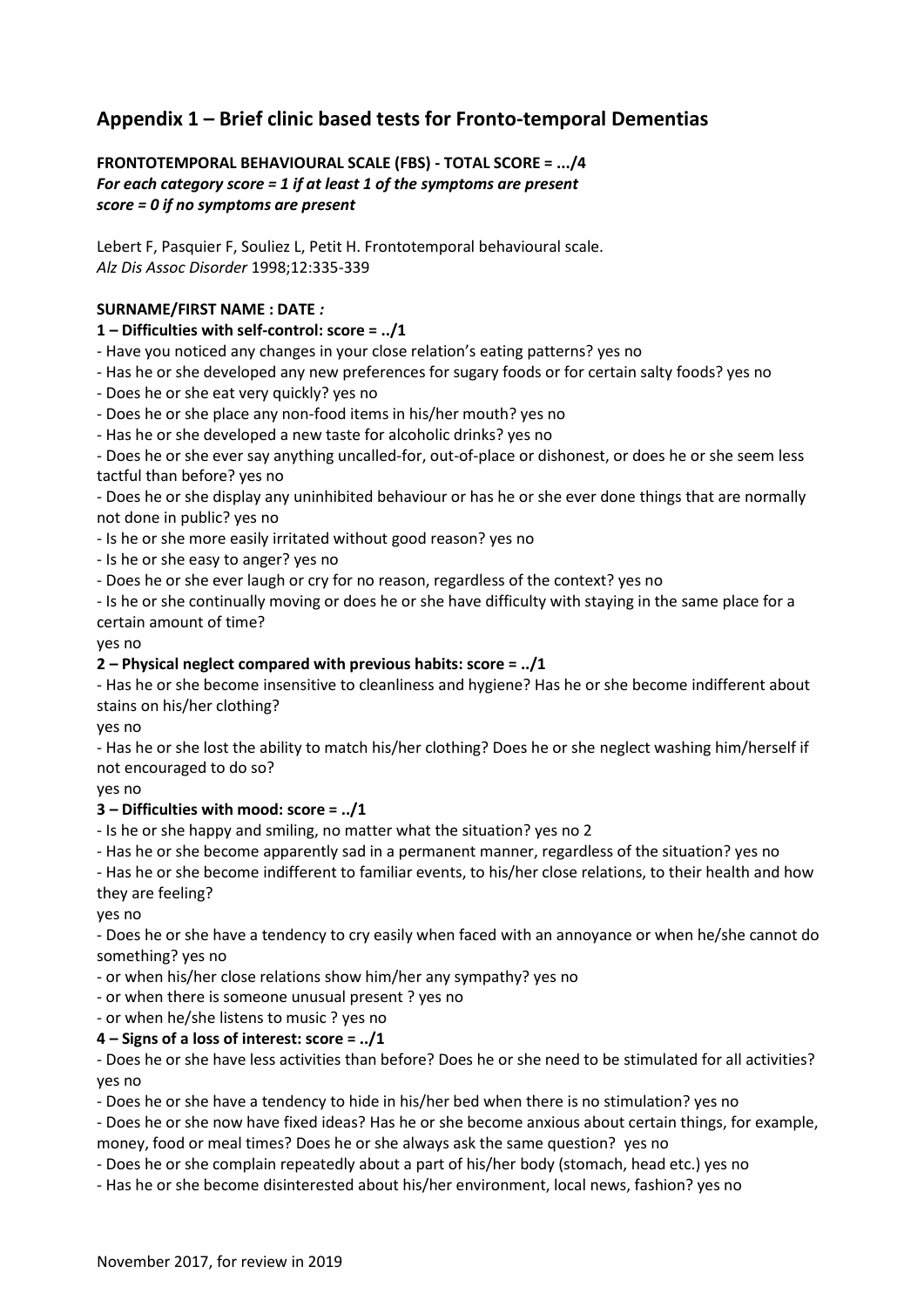### **Frontal Assessment Battery**

### <span id="page-9-0"></span>**Purpose**

The FAB is a brief tool that can be used at the bedside or in a clinic setting to assist in discriminating between dementias with a frontal dysexecutive phenotype and Dementia of Alzheimer's Type (DAT). The FAB has validity in distinguishing Fronto-temporal type dementia from DAT in mildly demented patients (MMSE > 24). Total score is from a maximum of 18, higher scores indicating better performance.

### **1. Similarities (conceptualization)**

"In what way are they alike?"

A banana and an orange

(In the event of total failure: "they are not alike" or partial failure: "both have peel," help the patient by saying: "both a banana and an orange are fruit"; but credit 0 for the item; do not help the patient for the two following items)

- A table and a chair
- A tulip, a rose and a daisy

**Score** (only category responses [fruits, furniture, flowers] are considered correct)

| Three correct: 3 | Two correct: 2 | One correct: 1 | None correct: 0 |
|------------------|----------------|----------------|-----------------|
|                  |                |                |                 |

### **2. Lexical fluency (mental flexibility)**

"Say as many words as you can beginning with the letter 'S,' any words except surnames or proper nouns."

If the patient gives no response during the first 5 seconds, say: "for instance, snake." If the patient pauses 10 seconds, stimulate him by saying: "any word beginning with the letter 'S.' The time allowed is 60 seconds.

**Score** (word repetitions or variations [shoe, shoemaker], surnames, or proper nouns are not counted as correct responses)

> 9 words: 3 6 -9 words: 2 3 -5 words: 1 < 3 words: 0

### **3. Motor series "Luria" test (programming)**

"Look carefully at what I'm doing."

The examiner, seated in front of the patient, performs alone three times with his left hand the series of "fist–edge–palm."

"Now, with your right hand do the same series, first with me, then alone."

The examiner performs the series three times with the patient, then says to him/her:

"Now, do it on your own."

### **Score**

Patient performs six correct consecutive series alone: 3 Patient performs at least three correct consecutive series alone: 2 Patient fails alone, but performs three correct consecutive series with the examiner: 1 Patient cannot perform three correct consecutive series even with the examiner: 0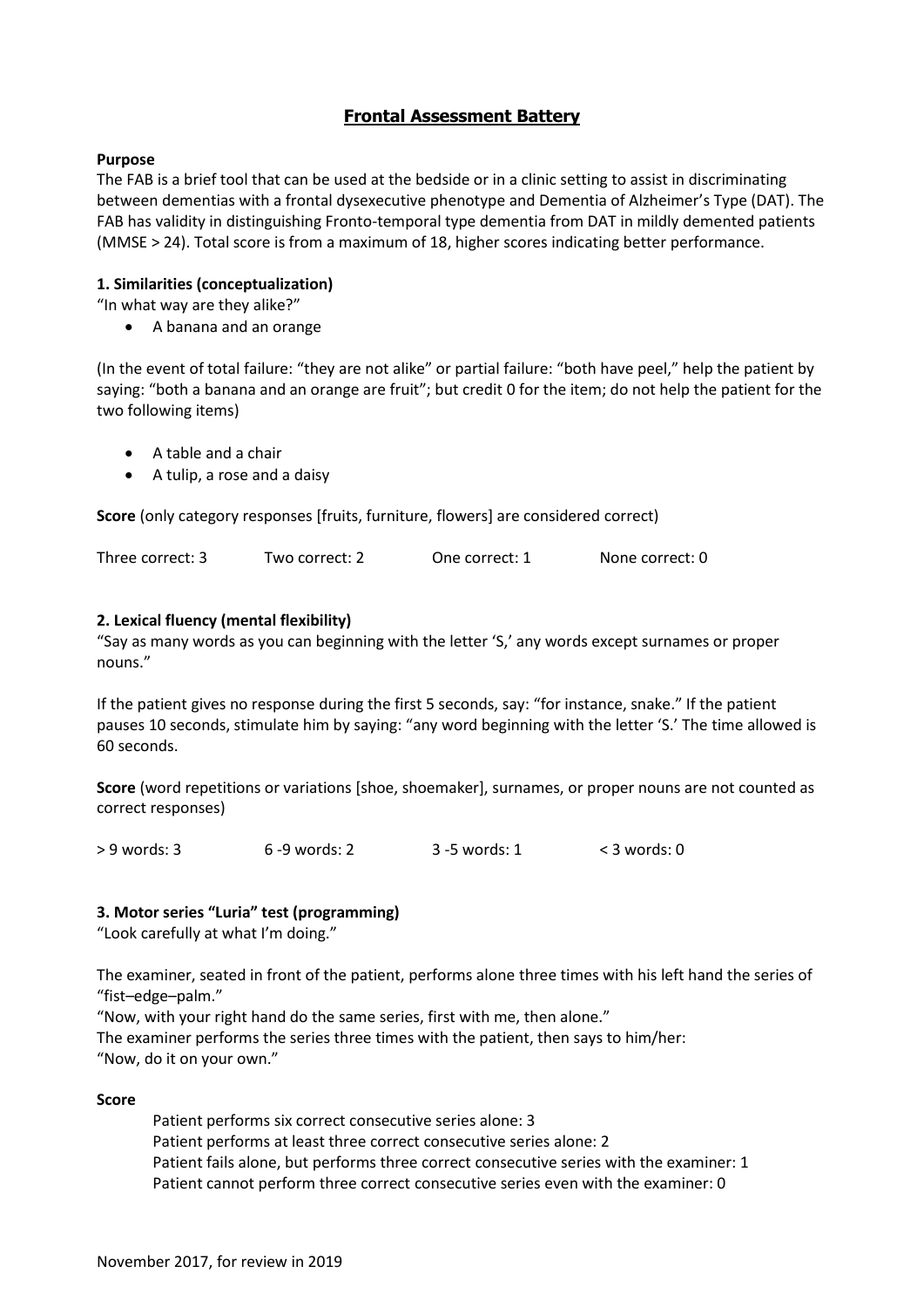### **4. Conflicting instructions (sensitivity to interference)**

"Tap twice when I tap once."

To ensure that the patient has understood the instruction, a series of 3 trials is run: 1-1-1.

"Tap once when I tap twice."

To ensure that the patient has understood the instruction, a series of 3 trials is run: 2-2-2.

The examiner then performs the following series: 1-1-2-1-2-2-2-1-1-2.

**Score** No errors: 3 1 -2 errors: 2 > 2 errors: 1 Patient taps like the examiner at least four consecutive times: 0

### **5. Go–No Go (inhibitory control)**

"Tap once when I tap once."

To ensure that the patient has understood the instruction, a series of 3 trials is run: 1-1-1.

"Do not tap when I tap twice."

To ensure that the patient has understood the instruction, a series of 3 trials is run: 2-2-2.

The examiner then performs the following series: 1-1-2-1-2-2-2-1-1-2.

| Score | No errors: 3                                                      | 1 -2 errors: 2 | $>$ 2 errors: 1 |
|-------|-------------------------------------------------------------------|----------------|-----------------|
|       | Patient taps like the examiner at least four consecutive times: 0 |                |                 |

### **6. Prehension behaviour (environmental autonomy)**

"Do not take my hands."

The examiner is seated in front of the patient. Place the patient's hands palm up on his knees. Without saying anything or looking at the patient, the examiner brings his own hands close to the patient's hands and touches the palms of both the patient's hands, to see if he will spontaneously take them. If the patient takes the examiner's hands, try again after asking the patient: "Now, do not take my hands."

#### **Score**

Patient does not take the examiner's hands: 3 Patient hesitates and asks what he/she has to do: 2 Patient takes the hands without hesitation: 1 Patient takes the examiner's hand even after he/she has been told not to do so: 0

#### **Interpreting results**

A cut off score of 12 on the FAB has a sensitivity of 77% and specificity of 87% in differentiating between frontal dysexecutive type dementias and DAT

### **ReferenceS**

Dubois, B. ; Litvan, I.; The FAB: A frontal assessment battery at bedside. Neurology. 55(11): 1621-1626, 2000.

Slachevsky, A; Dubois, B. Frontal Assessment Battery and Differential Diagnosis of Frontotemporal Dementia and Alzheimer Disease. Archives of Neurology. 61(7): 1104-1107, 2004.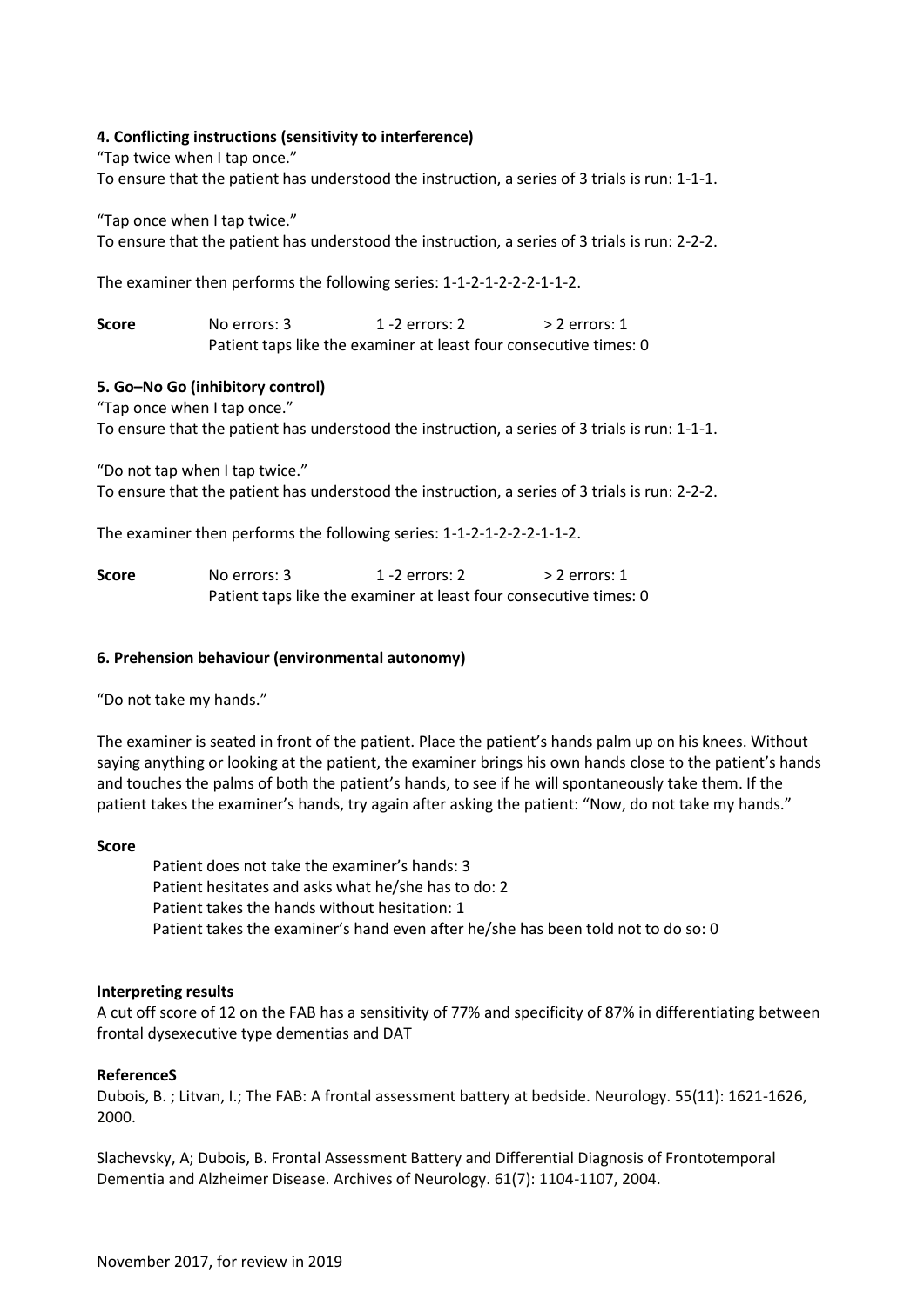## **Cognitive Estimates Test**

In this task derived by Shallice and Evans the questions cannot be derived from general knowledge. Patients with frontal lobe disorders give bizarre answers which are not often modified by asking the patient to reconsider their answers. The specificity and sensitivity have not been well studied but there are no good alternatives. This is a modification of the original test reproduced with kind permission from Cognitive Assessment for Clinicians (2007) by John R Hodges.

The test is introduced by saying *"I'd like you to make the best guess you can in answer to these questions. Almost certainly you wont know the correct answer, but just make your best guess."* Each answer is scored for usualness or extremeness. Answers in the correct range score 0. Some answers have to be interpolated, but scores below are a guide.

**Controls obtain a mean score of 4.0 (+/- 2.0) Questions and error scores correct range**

| 1) What is the height of the BT tower? |                                          |                                                                                  |                                           |                                                           |                     |          | 100-800 feet (I foot=0.3metres)                       |                  |
|----------------------------------------|------------------------------------------|----------------------------------------------------------------------------------|-------------------------------------------|-----------------------------------------------------------|---------------------|----------|-------------------------------------------------------|------------------|
|                                        |                                          | $>1500$ 3                                                                        |                                           | <60                                                       | 3                   |          |                                                       |                  |
|                                        |                                          |                                                                                  | $= 15002$                                 | $=60$                                                     | $\overline{2}$      |          |                                                       |                  |
|                                        |                                          | $>800$ 1                                                                         |                                           | < 100                                                     | 1                   |          |                                                       |                  |
|                                        |                                          |                                                                                  | 2) How fast do racehorses gallop?         |                                                           |                     |          |                                                       | 15-40mph         |
|                                        |                                          | $>50$                                                                            | 3                                         | < 9                                                       | 3                   |          |                                                       |                  |
|                                        |                                          | $=50$                                                                            | $\overline{2}$                            | <15                                                       | $\overline{2}$      |          |                                                       |                  |
|                                        |                                          | <40                                                                              | $\mathbf{1}$                              |                                                           |                     |          |                                                       |                  |
|                                        | 3) What is the best paid job in Britain? |                                                                                  |                                           |                                                           | Queen/pop/film star |          |                                                       |                  |
|                                        |                                          |                                                                                  | Manual worker 3                           |                                                           |                     |          |                                                       |                  |
|                                        |                                          |                                                                                  | Blue-collar worker                        |                                                           | 2                   |          |                                                       |                  |
|                                        |                                          |                                                                                  | Professionals                             | $\mathbf{1}$                                              |                     |          |                                                       |                  |
|                                        |                                          |                                                                                  |                                           | 4) What is the age of the oldest person in Britain today? |                     |          |                                                       | 104-113years     |
|                                        |                                          | $>115$ 3                                                                         |                                           | $< 103$ 3                                                 |                     |          |                                                       |                  |
|                                        |                                          |                                                                                  | $=115$ 2                                  | $= 113 1$                                                 |                     |          |                                                       |                  |
|                                        |                                          | $= 114$                                                                          | 1                                         |                                                           |                     |          |                                                       |                  |
|                                        |                                          |                                                                                  |                                           |                                                           |                     |          | 5) What is the length of the average man's spine?     | $1'7'' - 3'11''$ |
|                                        |                                          | $>5'0''$ 3                                                                       |                                           | $<1'6''$ 3                                                |                     |          |                                                       |                  |
|                                        |                                          |                                                                                  | $>4'0''$ 2                                | $=1.6$ 2                                                  |                     |          |                                                       |                  |
|                                        |                                          |                                                                                  |                                           |                                                           |                     |          |                                                       |                  |
|                                        |                                          | $=4"0$                                                                           | $\mathbf{1}$                              |                                                           |                     |          |                                                       |                  |
|                                        | 6)                                       |                                                                                  | How tall is the average English woman?    |                                                           |                     |          |                                                       | $5'3'' - 5'8''$  |
|                                        |                                          | >6.0                                                                             |                                           | 3                                                         | $<5'2''$ 3          |          |                                                       |                  |
|                                        |                                          |                                                                                  | $=5'11'', 6'0''$ 2                        |                                                           | $=5'2'' \quad 1$    |          |                                                       |                  |
|                                        |                                          |                                                                                  | $=5'11''$ , $5'10''$                      | 2                                                         |                     |          |                                                       |                  |
| 7) What is the population of Britain?  |                                          |                                                                                  |                                           |                                                           | 20-60 million       |          |                                                       |                  |
|                                        |                                          |                                                                                  | $>1000$ million 3                         |                                                           | <2 million          |          | 3                                                     |                  |
|                                        |                                          |                                                                                  | >500 million                              | 2                                                         | <5 million          |          | $\overline{2}$                                        |                  |
|                                        |                                          | =500 million                                                                     |                                           | 1                                                         | <20 million         |          | $\mathbf{1}$                                          |                  |
|                                        | 8) How heavy is a pint of milk?          |                                                                                  |                                           |                                                           |                     | $1-3$ lb |                                                       |                  |
|                                        |                                          | $>3$ lb 3                                                                        |                                           | $<$ 1 $ b $                                               | 3                   |          |                                                       |                  |
|                                        |                                          | $=3lb$                                                                           | $1 \quad$                                 | $=1$ lb                                                   | 1                   |          |                                                       |                  |
|                                        | 9)                                       |                                                                                  |                                           |                                                           |                     |          | What is the largest object normally found in a house? | bed, bath etc.   |
|                                        |                                          | <carpet< td=""><td></td><td>3</td><td></td><td></td><td></td><td></td></carpet<> |                                           | 3                                                         |                     |          |                                                       |                  |
|                                        |                                          | Carpet                                                                           |                                           | 3                                                         |                     |          |                                                       |                  |
|                                        |                                          |                                                                                  | Piano, sofa etc                           | 1                                                         |                     |          |                                                       |                  |
|                                        |                                          |                                                                                  | 10) How many camels are there in Holland? |                                                           |                     |          |                                                       | $1 - 50$         |
|                                        |                                          |                                                                                  | Very large number                         |                                                           | 3                   |          |                                                       |                  |
|                                        |                                          | None                                                                             |                                           |                                                           | 1                   |          |                                                       |                  |
|                                        |                                          |                                                                                  |                                           |                                                           |                     |          |                                                       |                  |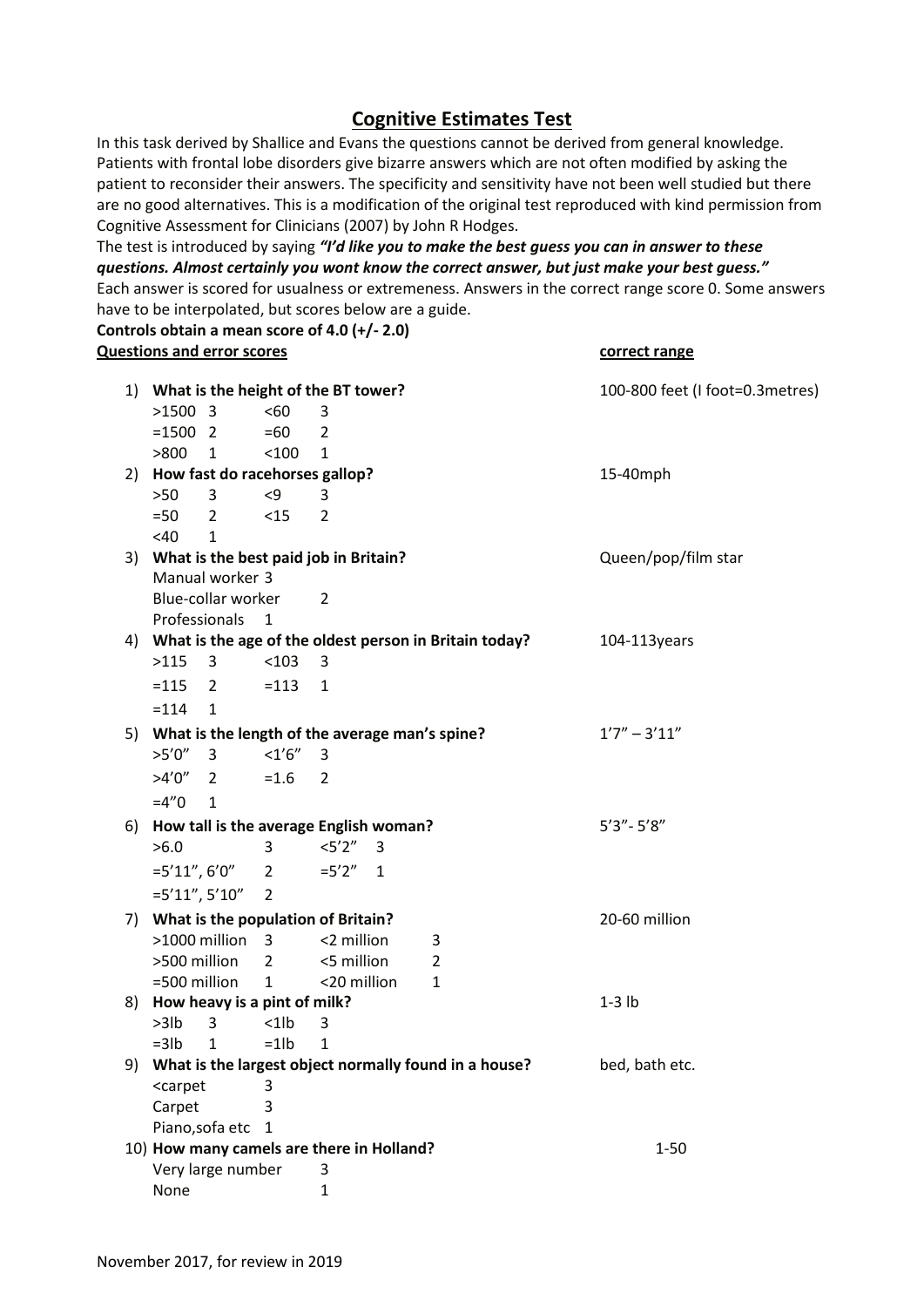# **Calculation Assessment**

(reproduced with kind permission from Cognitive Assessment for Clinicians (2007) by John R Hodges)

# **1) Number reading and writing**

Number reading and writing should be assessed before arithmetical abilities by asking the patient to do the following:

- 1) Read a series of simple ( 7,2,9 etc.) and complex (27,93,107,1226,etc.) numbers written by the examiner
- 2) Write numbers to dictation
- 3) If there are errors then it is helpful to examine the patient's ability to copy and point to numbers on command.

# **2) Arithmetic operations:**

Only after reading/writing has been assessed should the patient's ability to understand arithmetic operations be assessed as follows:

- 1) Calculation skills should be tested by asking the patient to perform oral arithmetic calculations that sample the four basic operations ie addition, subtraction, division and multiplication
- 2) Written calculations should then be examined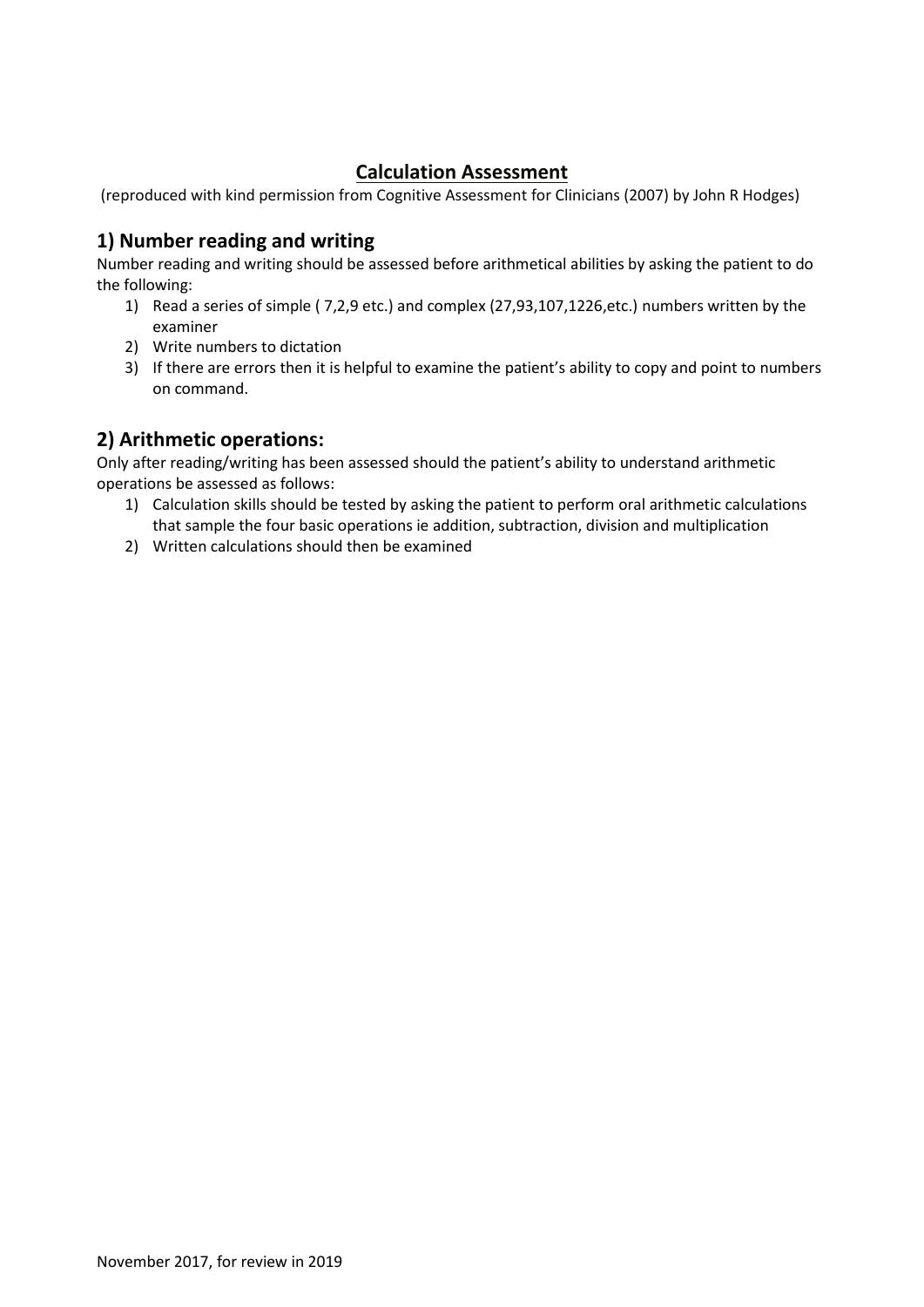### <span id="page-13-0"></span>**Extra tips: Addenbrookes Cognitive Examination R screening test (Hodges):**

A similar test is the ACE-R which has been replaced by the ACE III to avoid the copyright issues when using an integrated MMSE.

With the ACE-R a useful ratio to help determine if FTD or AD is more likely is the VLOM (verbal fluency and language score/orientation and memory score ratio). The data has been collected for the ACE R which was slightly modified to the ACE III (to remove the MMSE for copyright reasons).

VLOM Score > 3.2 AD more likely than FTD with a 74% sensitivity and a 85% specificity

VLOM Score < 2.2 is highly suggestive of FTD with a 58% sensitivity and a 95% specificity

For the word naming tests in the ACE if the client is also asked to define the words it can help differentiate SD and phonological processing issues. In SD the patient can repeat the word or name objects but gives a vague definition. There may also be surface dyslexia. If the patient only has phonological process issues then he/she may not be able to repeat the word but can convey the meaning.

PPA there is an impairment of repetition of words but understanding of the meaning is good. The Pyramids and Palms test (**[ref 11](#page-7-10)**) may help with this but will involve specialist neuropsychology testing. PPA patients may find it harder to repeat sentences that have no meaning.

Of note patients with language deficits may struggle with verbally based cognitive assessment for obvious reasons. If this seems to be the case, you may wish to ask them to describe a picture as below in appendix 2. Nonetheless if there is a clinical suspicion the patient must be referred for specialist neuropsychological assessment, which will include assessment of language domains and non-verbal abilities. In some areas, specialist speech and language assessment for linguistic FTD is available as an appropriate alternative to neuropsychological testing.

The ACE is also available as a free app for the iPad, which provides a summary of results that can be appended to reports as an appendix.